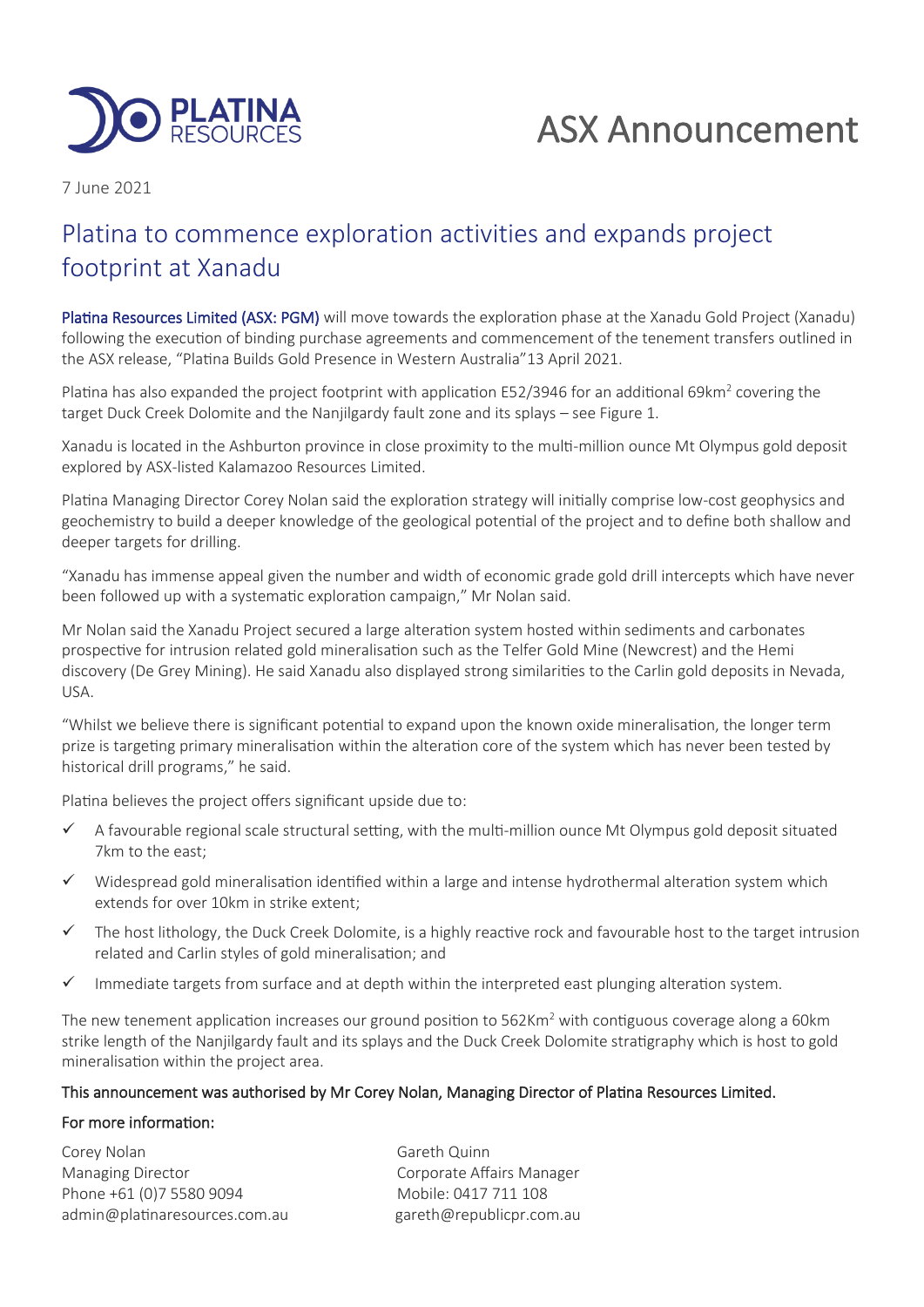



Figure 1: Xanadu location and tenure summary

# ABOUT PLATINA RESOURCES

Platina is an Australian-based company focused on returning shareholder value by advancing early-stage metals projects through exploration, feasibility, permitting and into development.

The company has interests in the following projects:

- Challa Gold Project (100% interest) Platina has acquired a 100% interest in the Challa Gold Project located in-between the prolific Mt Magnet and Sandstone gold districts in Western Australia, 500km north-east of Perth.
- Platina Scandium Project (100%) located in central New South Wales, the project is one of the largest and highest-grade scandium deposits in the world, which has the potential to become Australia's first scandium producer with cobalt, platinum and nickel credits.
- Munni Munni (30% interest) Situated in the Pilbara region of Western Australia, the project is one of Australia's most significant Platinum Group Metal occurrences. Munni Munni also has potential for conglomerate hosted gold and is a joint venture with Artemis Resources Limited.
- Investment in Blue Moon Zinc Corporation (6 million shares in TSXV listed MOON) the Blue Moon Zinc Project has a NI43- 101 resource which is open at depth and along strike and has favorable metallurgy.
- Investment in Major Precious Metals (49 million shares in CSE listed SIZE) Major is a Canadian junior mining and exploration company whose flagship Skaergaard Project hosts one of the world's largest undeveloped gold deposits and one of the largest palladium resources outside of South Africa and Russia.

For more information please see[: www.platinaresources.com.au](http://www.platinaresources.com.au/)